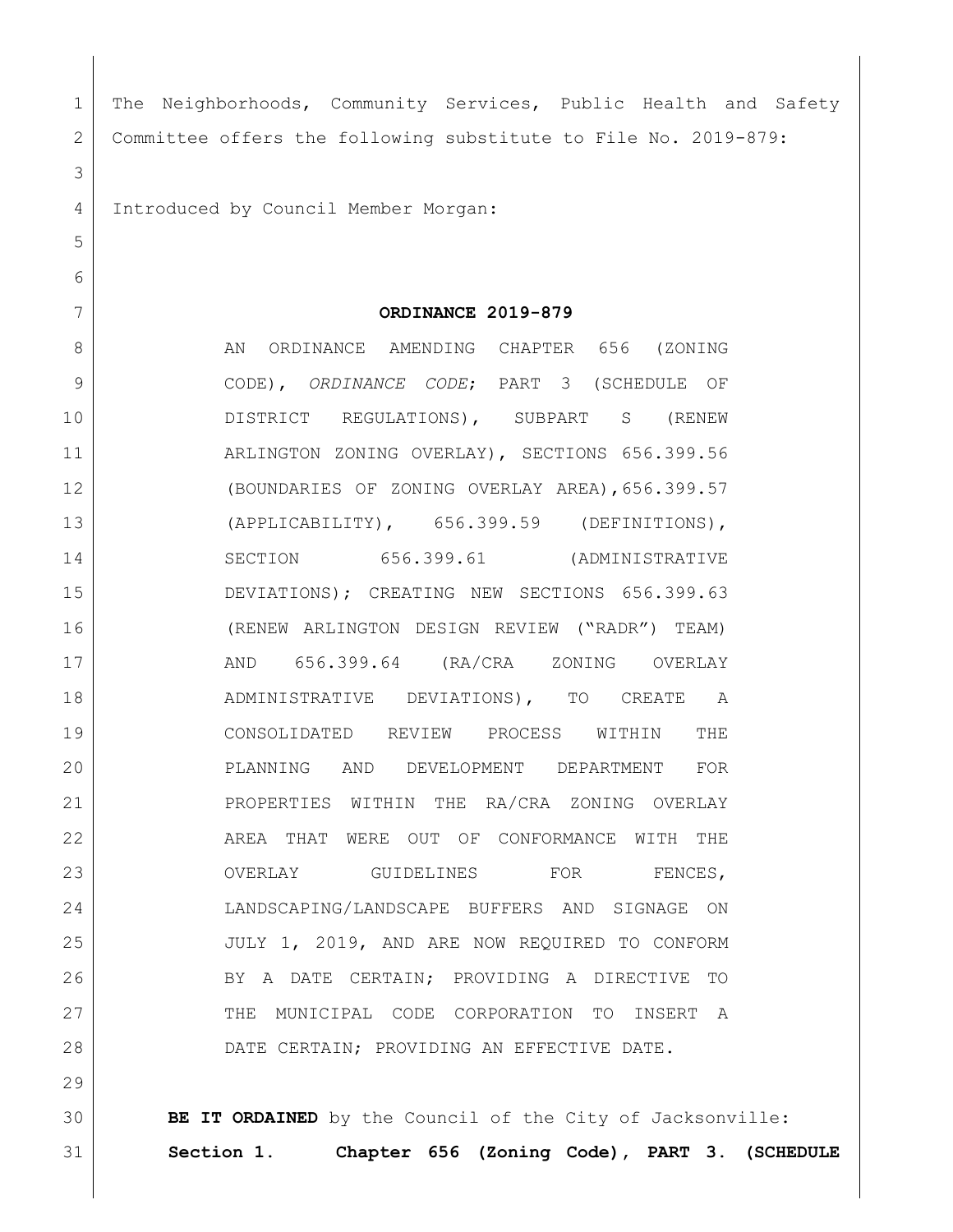**OF DISTRICT REGULATIONS), SUBPART S. (RENEW ARLINGTON ZONING OVERLAY),** *Ordinance Code***, Amended.** Chapter 656 (ZONING CODE), PART 3. (SCHEDULE OF DISTRICT REGULATIONS), Subpart S (Renew Arlington Zoning Overlay), *Ordinance Code,* is hereby amended to read as follows:

**CHAPTER 656. ZONING CODE.**

**\* \* \***

**PART 3. SCHEDULE OF DISTRICT REGULATIONS**

**\* \* \***

**SUBPART S. RENEW ARLINGTON ZONING OVERLAY**

**\* \* \***

 **Sec. 656.399.56. – Boundaries of zoning overlay area Zoning Overlay Area.**

**\* \* \***

## **Sec. 656.399.57. – Applicability.**

16 A. Unless otherwise stated in this Subpart, when the regulations of this Zoning Overlay impose a different restriction upon the use of buildings or land, or upon the height of buildings, 19 or require other conditions than are imposed or required by other ordinances, other than those ordinances approving Planned Unit Development (PUD) adopted prior to this Subpart, the provisions of 22 | this Subpart shall control. Additionally, the parking requirements of this Zoning Overlay shall supersede any conflicting parking requirements set forth in Part 6 of the Zoning Code. It is intended that this Subpart shall be applied to support the RA/CRA designation and characteristics of the Redevelopment/Zoning Overlay Area and to guide development and redevelopment to support the goals and objectives contained in the Comprehensive Plan and the RA/CRA Redevelopment Plan.

## **\* \* \***

F. Unless otherwise specified in this Subpart, non-conforming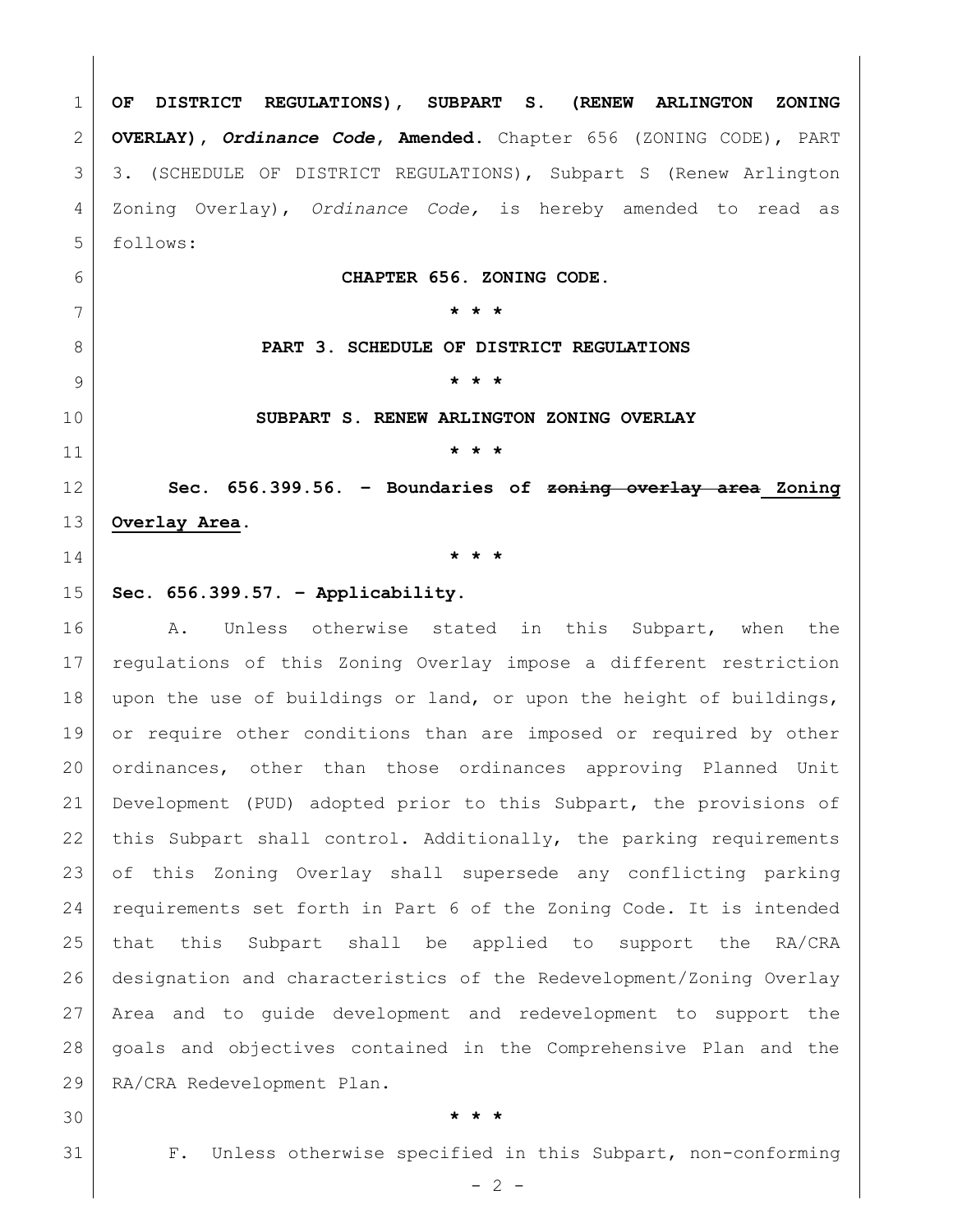1 High Intensity Uses, as described in subsection 656.399.60, that 2 are located within any Character Area shall bring their existing 3 | non-conforming development characteristics such as, but not 4 necessarily limited to, site layout; building form and finish 5 materials; building location; parking; lighting; walkways; and 6 screening for non-residential and multi-family uses into compliance 7 | upon either: reoccupation of the structure when such use ceases for 8 | more than six months; or upon a Major Renovation, as that term is 9 defined in this Subpart.

10 | 1. Reoccupation of the structure when such use ceases for 11 more than six months; or

12 2. A Major Renovation, as that term is defined in this 13 Subpart.

14 G. Unless otherwise specified in this Subpart, all non- conforming uses other than High Intensity Uses that are located in any Character Area, shall bring their existing non-conforming development characteristics such as, but not necessarily limited to, parking; lighting; walkways; and screening for non-residential and multi-family uses, into compliance upon either:

20 1. Reoccupation of the structure when such use ceases for 21 more than six months; or

22 2. A Major Renovation, as that term is defined in this 23 Subpart.

24 H. *Mandatory Compliance elements and deadline.* For purposes 25 of the Term for mandatory compliance with these regulations for 26 signage, screening and landscape buffers in all Character Areas, 27 the Term shall begin on January 1, 2020 and end on December  $31$ , 28 2024. Three elements of site improvements (Fencing, 29 Landscaping/Landscape Buffers, and Signage) make up the "Mandatory 30 Compliance elements." These elements are required to conform to 31 | this Zoning Overlay by the later of December 31, 2024, or five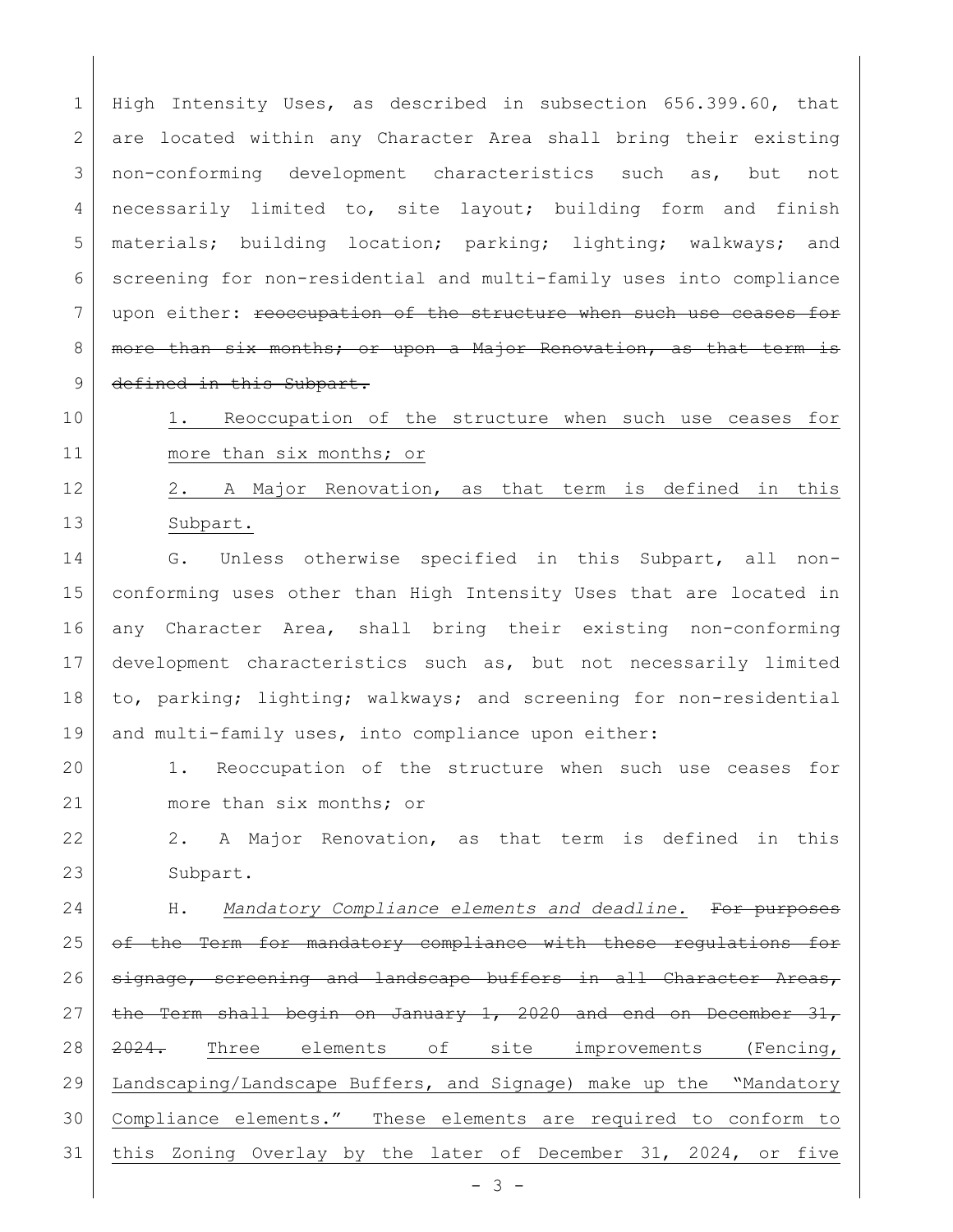years plus 90 days after a grant program to help mitigate the cost 2 of compliance is approved by the RA/CRA Board. This Mandatory Compliance is required regardless of whether the thresholds listed in subsection F or G above have been met, and is required for all 5 Character Areas. **\* \* \* Sec. 656.399.59. – Definitions. The definitions contained in Part 16 of the Zoning Code shall apply unless otherwise defined in this Subpart. A.** The definitions contained in Part 16 of the Zoning Code 11 shall apply unless otherwise defined in this Subpart. 1. *Brewpub* means a microbrewery operating in conjunction with 13 a restaurant. 2. *Building Scale* means the relationship between the mass of 15 a building and its surroundings, including the width of the 16 street, open space, and mass of surrounding buildings. 3. *Major Renovation* means a total cumulative expansion, 18 repair, or renovation of existing development, not including 19 | improvements made in order to comply with this Subpart, that is greater than or equal to 50 percent of the assessed value 21 of the lot improvements at the start of any three-year period, according to the Property Appraiser within any three-year period, or the total square footage of a structure is expanded 24 by 50 percent or greater, as well as any cumulative square 25 | footage expansions totaling 50 percent. *Mandatory Compliance deadline* means the later of December 31, 2024, or five years plus 90 days after a grant program to help mitigate the cost of compliance is approved by the RA/CRA Board. *Mandatory Compliance elements* means the three design standard elements of Fences, Landscaping/Landscape Buffers and Signage,

 $- 4 -$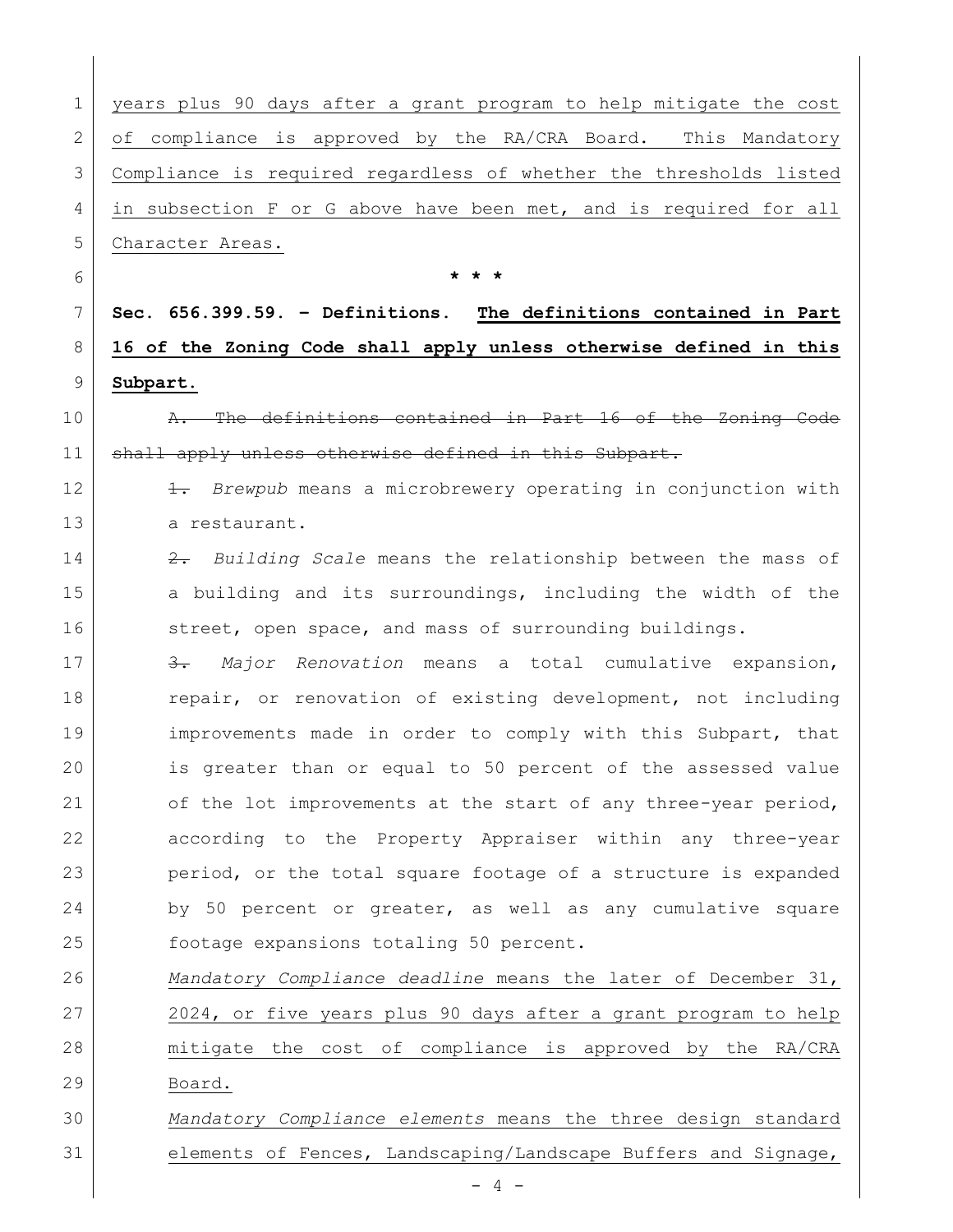1 as regulated in all Character areas, that property owners are 2 **canceleral** required to bring into compliance with the Zoning Overlay by 3 the Mandatory Compliance deadline.

4 4. *Mass* means the three-dimensional bulk of a structure 5 determined by the height, width, and depth.

6 5. *Microbrewery* means an establishment or facility in which 7 beer is produced for on-premises consumption (taproom) where 8 production does not exceed 10,000 barrels per year and where 9 off-site sales to a state licensed wholesaler do not exceed 75 10 percent of production. Microbreweries may sell their product 11 1 to the public via a wholesaler or retailer or directly to the 12 consumer through carry-outs or taproom.

13 6. *Pedestrian Scale* means the relationship between a person 14 and their surroundings, including the width of the street and 15 the height, mass, and design of surrounding buildings.

16 7. *Public Space* means public squares, greens, plazas and 17 | neighborhood parks, pocket parks, riverwalks, and pedestrian 18 spaces.

 *RA/CRA Mandatory Compliance Grant* means a grant, administered by the Office of Economic Development ("OED"), available to property owners with sites that were not in 22 conformance as of July 1, 2019 with any of the three Mandatory Compliance elements. The grant is designed to aid those property owners in complying with the requirements of the 25 Zoning Overlay. The Grant guidelines and application forms 26 are available on the OED website.

27 *RA/CRA Designer* means a landscape architect, architect, 28 engineer, or other designer whose services OED will provide, 29 at no cost to the property owner, to assist the property owner 30 with design services to formulate a schematic site plan ("site 31 plan") in order redesign the site to obtain conformance with

 $- 5 -$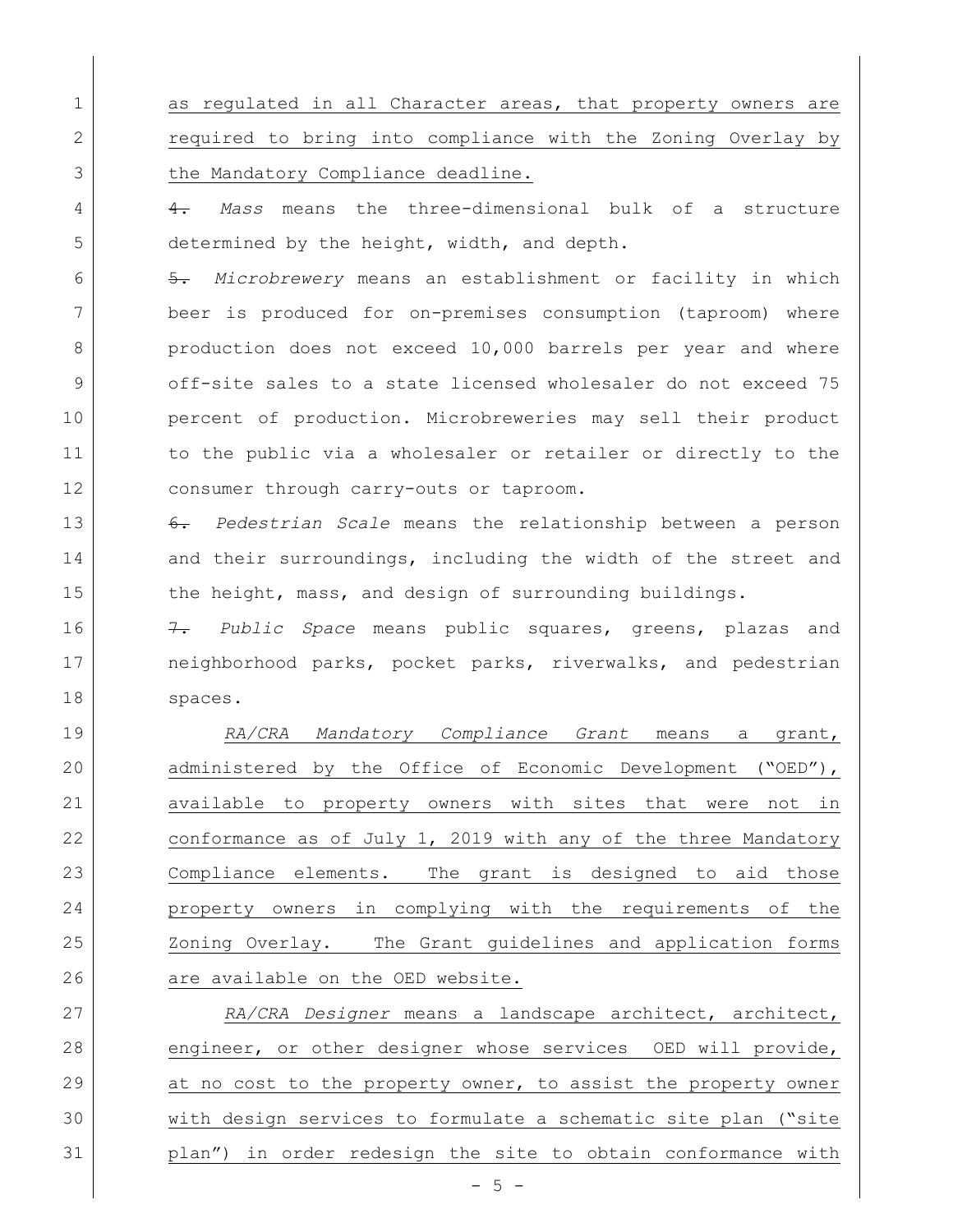| $\mathbf{1}$ | the Zoning Overlay, to the extent practicable. The property         |
|--------------|---------------------------------------------------------------------|
| 2            | owner may choose to utilize the RA/CRA Designer or may use          |
| 3            | their own appropriate design professional. However, in order        |
| 4            | utilize the consolidated review process of the<br>to<br>Renew       |
| 5            | Arlington Design Review team, the site plan must be reviewed        |
| 6            | and approved by the RA/CRA Designer prior to submittal to the       |
| 7            | RADR team.                                                          |
| 8            | Renew Arlington Design Review team ("RADR") means<br>the            |
| 9            | Planning and Development Department staff charged with              |
| 10           | providing a consolidated review of site plans addressing the        |
| 11           | Mandatory Compliance elements for the permitting process            |
| 12           | pursuant to Sec. 656.399.63, and for recommendations regarding      |
| 13           | Administrative Deviations pursuant to Sec. 656.399.64.              |
| 14           |                                                                     |
| 15           | Sec. 656.399.61. - Administrative deviations Reserved.              |
| 16           | strative Deviations will be allowed for requests for reli           |
| 17           | from the strict application of this Subpart under the following     |
| 18           | conditions:                                                         |
| 19           | $\overline{\text{No}}$<br>Admini<br>للنسد<br>-be<br>on.             |
| 20           | reduction in Lot Area for High Intensity Uses; and                  |
| 21           |                                                                     |
|              | B. An Administrative Deviation may be given for parking             |
| 22           | reductions only if the requirements of the Landscape Code           |
| 23           | (Part 12 of the Zoning Code) are fully met.                         |
| 24           | $\star$ $\star$ $\star$                                             |
| 25           | Section 2. Creating a new Section 656.399.63 (RENEW                 |
| 26           | ARLINGTON DESIGN REVIEW ("RADR") TEAM and 656.399.64 (RA/CRA ZONING |
| 27           | OVERLAY ADMINISTRATIVE DEVIATIONS), Ordinance Code. A new Section   |
| 28           | 656.399.63 (Renew Arlington Design Review ("RADR") Team, Chapter    |
| 29           | 656 (ZONING CODE), Part 3 (Schedule of District Regulations),       |
| 30           | Subpart S (Renew Arlington Zoning Overlay) Ordinance Code and       |
| 31           | 656.399.64 (RA/CRA Zoning Overlay Administrative Deviations),       |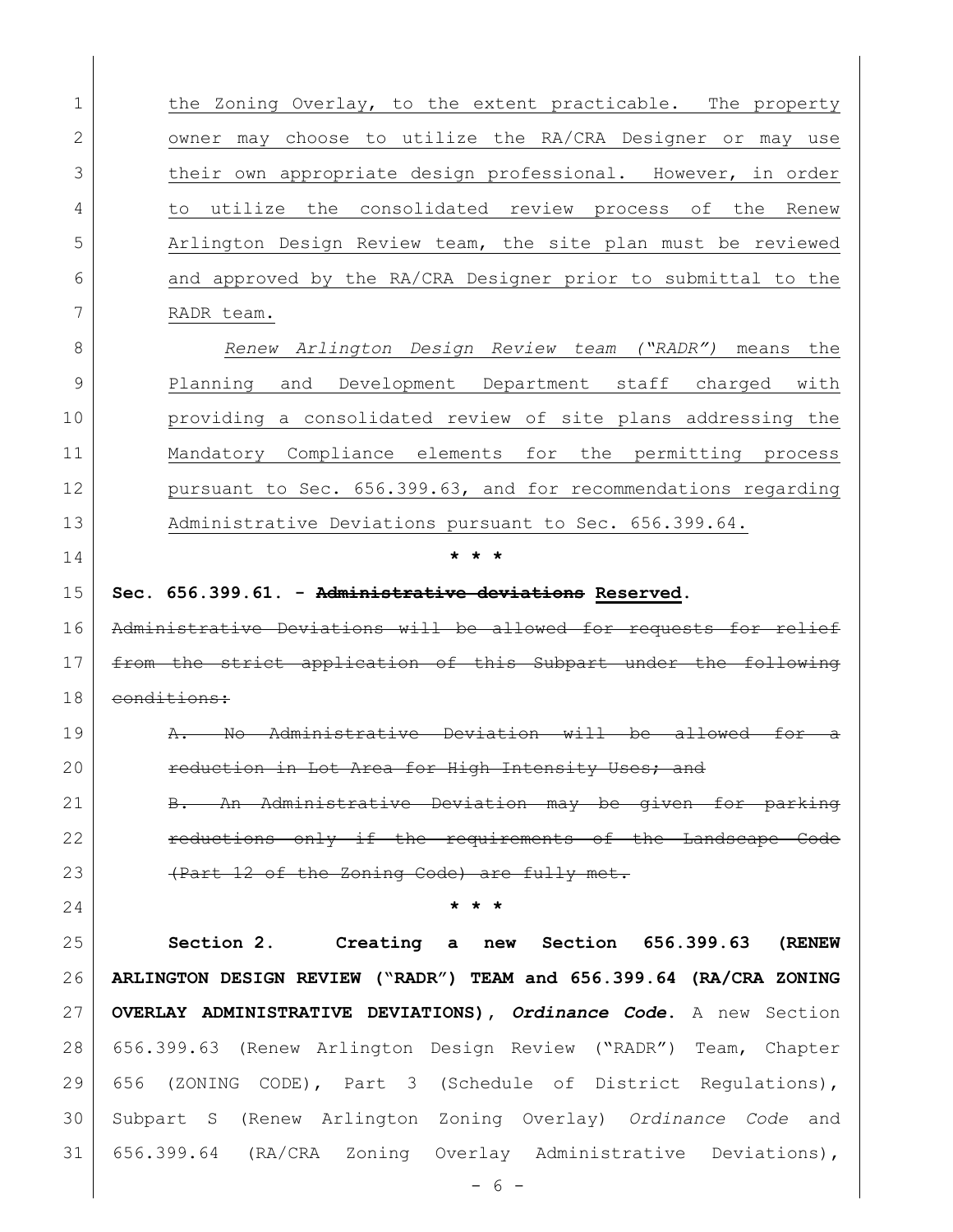Chapter 656 (ZONING CODE), Part 3 (Schedule of District Regulations), Subpart S (Renew Arlington Zoning Overlay) *Ordinance Code*, is hereby created to read as follows:

**Sec. 656.399.63. – Renew Arlington Design Review ("RADR") Team.**

 A. *Purpose.* Because the sites within the Renew Arlington Zoning Overlay boundaries are generally smaller in size and present a unique challenge to meet the Mandatory Compliance element 8 | requirements of the Zoning Overlay due to the history of road widening and in some instances a change of use in the area from 10 single family residential to office, retail and service establishments, a select group of Planning and Development Department staff professionals have been chosen to review proposed site designs for property owners faced with meeting 14 the standards of the Mandatory Compliance elements, without 15 triggering the need for a complete civil plan ("10-set") review 16 by the Department.

17 Property owners with sites that were not in conformance as of July 1, 2019 with any of the three Mandatory Compliance elements may apply for a RA/CRA Mandatory Compliance Grant and may avail themselves of the RA/CRA Designer. The property owner may choose to utilize the RA/CRA Designer or may use 22 their own appropriate design professional. However, in order 23 to utilize the RADR team process, the site plan must be 24 reviewed and approved by the RA/CRA Designer prior to submittal to the RADR team. The RADR team will provide a consolidated **review of the site design regarding the Mandatory Compliance** elements within the context of the Zoning Overlay.

 B. *Members*. The Director of Planning and Development shall appoint the persons holding the following positions to the RADR team:

31 1. City Landscape Architect;

7 -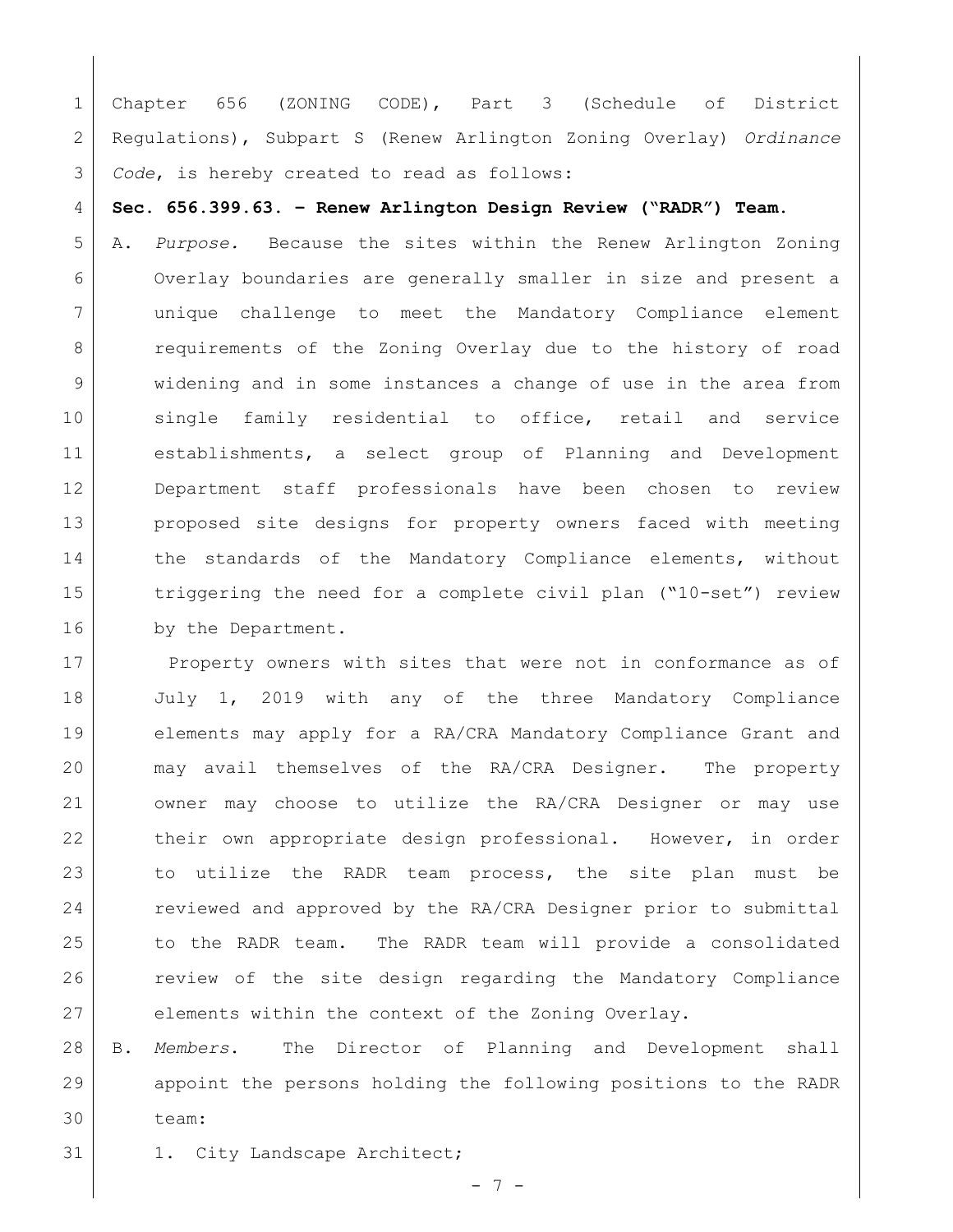- 1 2. Planning Services Manager;
- 2 3. Chief of Current Planning, or their designee;
- 3 4. Senior Traffic Technician; and
- 4 5. Others as appointed by the Director as deemed necessary.

 C. *Duties and Authority.* The RADR team may only be used by property owners that are faced with meeting the standards of the Mandatory Compliance elements within the Mandatory 8 Compliance deadline. However, if requested, the RADR team, at their discretion, may review and comment on other elements of the Zoning Overlay standards as part of the review of the 11 | Mandatory Compliance elements of a parcel.

- 12 1. Site Plan approval. Preliminary review of the schematic 13 site plan by the RADR team is the first step. At this 14 | point, the RADR team will determine whether the design: 15 (a) will require an Administrative Deviation; (b) will 16 require conventional civil plan ("10-set") review by the 17 Department due to the complexity of the design; or (c) may 18 **progress** to construction drawings prepared by a 19 **professional for final review by the RADR team for a site** 20 development permit. The RADR team may approve site plans 21 for permitting taking into consideration all requirements 22 of the Zoning Overlay including the removal and/or 23 relocation of impervious surfaces, a revision to traffic 24 circulation and number of parking spaces, while still 25 maintaining clear site triangles and general functionality 26 of the site.
- 27 2. Administrative Deviation staff report. If one or more 28 Administrative Deviations are required for final site plan 29 approval, the RADR team is responsible for providing a 30 staff recommendation to the Zoning Administrator 31 considering each of the RA/CRA Zoning Overlay Deviation

- 8 -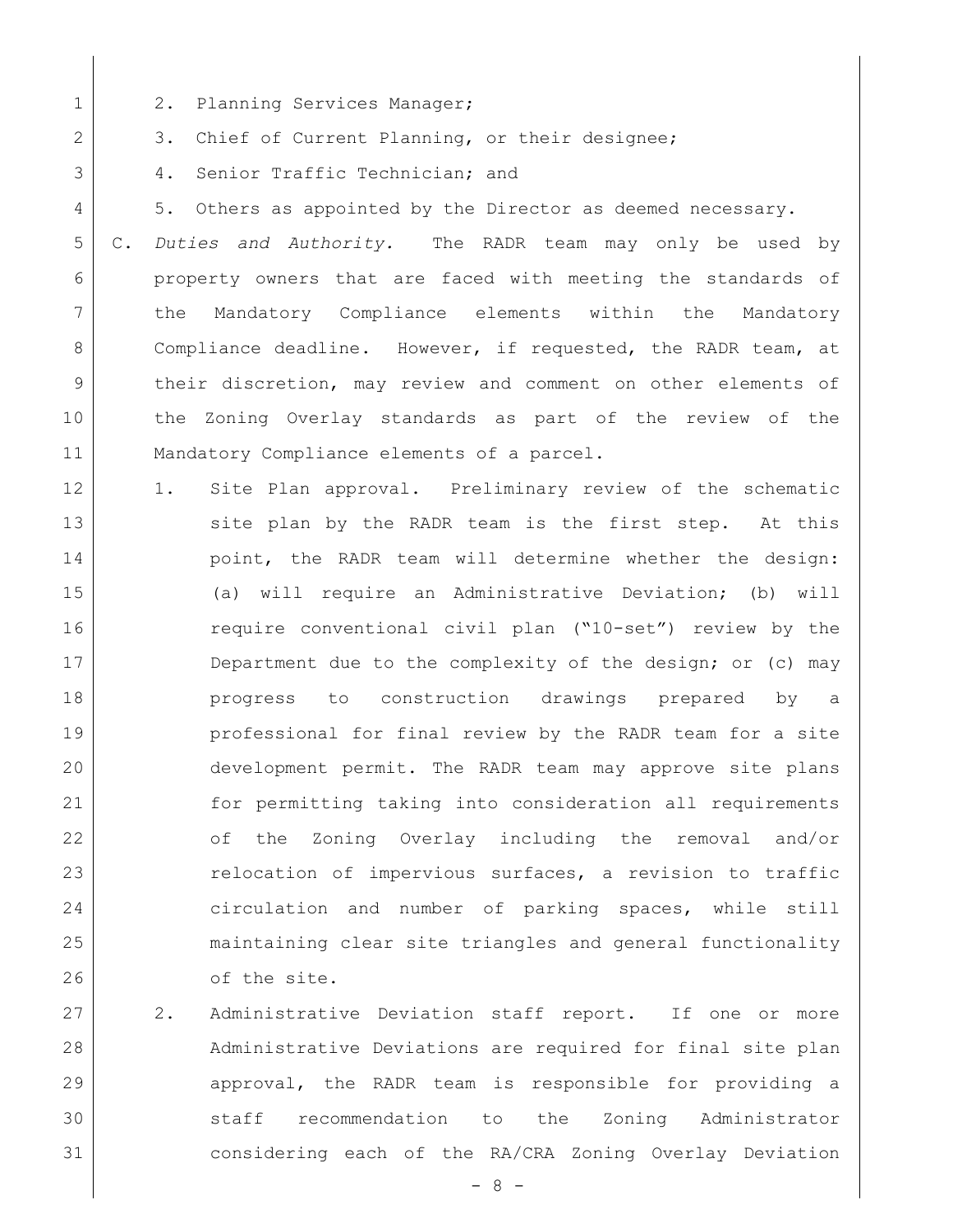1 Criteria as listed in Sec. 656.399.64 as related to the 2 1 Mandatory Compliance element(s) at issue. If 3 Administrative Deviation(s) are required, those must be 4 | sought prior to a final approval of the site plan. At 5 their discretion, if the design requires an Administrative 6 Deviation for an element or elements in addition to the 7 Mandatory Compliance elements, the RADR team may include 8 b that element or elements in their staff report to the 9 | Zoning Administrator.

- 10 3. Further review. If the design of the site is particularly 11 complex, it may become necessary for the submittal to 12 proceed through the conventional Development Services 13 Division process.
- 14 D. *Applicant Eligibility.* Only owners of properties which contain 15 the Mandatory Compliance elements of a Fence, Landscaping/ 16 Landscape Buffer, or a Sign existing as of July 1, 2019 that is 17 | not in compliance with the Zoning Overlay, or which property 18 lacks a compliant Fence, Landscaping/Landscape Buffer, or Sign 19 on July 1, 2019, are entitled to utilize the RADR team. The 20 site plan presented to the RADR team must have been prepared by 21 or approved by the RA/CRA Designer prior to submittal to the 22 RADR team.
- 23 E. *Development Procedure and Process for permit to bring the*  24 *Mandatory Compliance elements of Fencing, Landscaping/Landscape*  25 *Buffer and Signage into compliance*. All applicants shall 26 provide the following information to the RADR team:
- 27 1. A City Development Number ("CDN") may be required in order to 28 submit plans for preliminary review, but will be required for 29 submittal of plans for final review. The City Development 30 Number Request Form, available in the Concurrency and Mobility 31 Management System Handbook, must indicate in the

- 9 -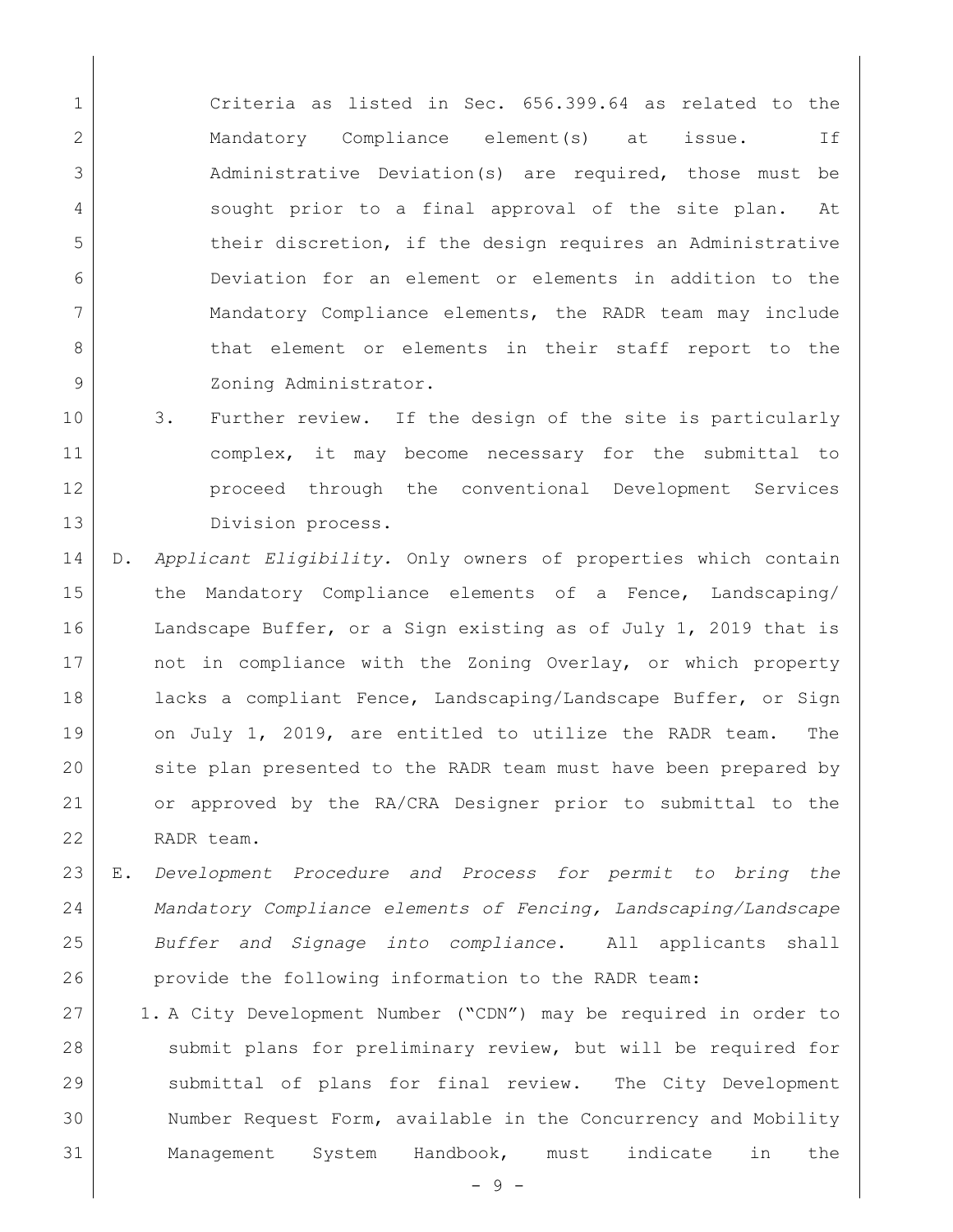1 | "Development/Project Name" field that this project is within 2 | the Renew Arlington Zoning Overlay. The Form should be 3 submitted to the Development Services Division Concurrency and 4 | Mobility Management Systems Office.

- 5 2. A vicinity plan and digital photographs showing the project in 6 relation to the surrounding blocks and streets (include all 7 properties within a minimum of 300 feet of project property 8 boundary lines);
- 9 3. A boundary survey of existing property showing all buildings, 10 protected trees, and impervious areas on the subject site as 11 Well as the buildings, driveways and other impervious surfaces 12 within 100 linear feet from all property lines, including the 13 right-of-way line.
- 14 | 4. If impervious areas are to be added, relocated, or rebuilt 15 Which would likely effect current drainage patterns, the 16 applicant must also provide a topographical survey and site 17 design drawings prepared by an appropriate registered 18 professional which shall include, as a minimum, storm drainage 19 Systems consistent with the City's Land Development Procedures 20 Manual, City of Jacksonville ordinances, and the St. Johns 21 River Water Management District requirements. The RADR team 22 has the discretion to request additional information relative 23 to the design.
- 24 5. The applicant shall provide a schematic site plan ("site 25 plan") drawn to nominal scale such as 1"=10' or 1"=20' by a 26 landscape architect, architect, engineer or other qualified 27 person. The site plan must either be prepared by or reviewed 28 by the RA/CRA Designer prior to submittal to the RADR team.
- 29 F. RADR preliminary review for Site Development permit.
- 30 1. The RADR team shall review site plans at least monthly, if any 31 have been submitted.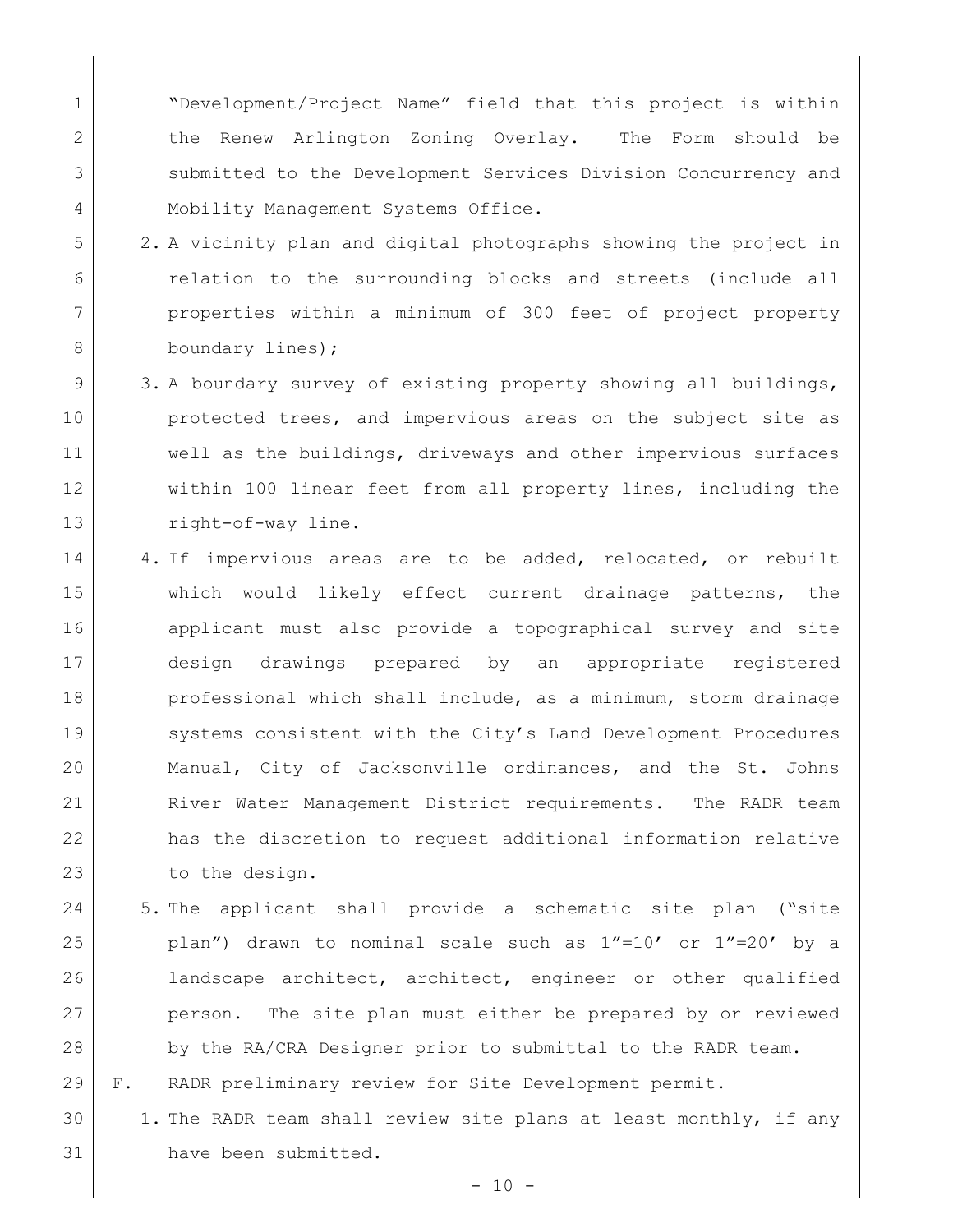- 1 2. The RADR team shall determine if the site plan is in 2 compliance with the Mandatory Compliance elements as they 3 apply to that particular site and the Zoning Overlay.
- 4 a. If the site plan is in compliance with the Zoning 5 Overlay, the property is eligible for a Site Development 6 **permit relative to those elements.** At this point, the 7 property owner could proceed with construction documents 8 prepared by a licensed professional for final review by 9 the RADR team and issuance of the Site Development 10 permit.
- 11 b. If the site plan is not in compliance with the Zoning 12 Overlay and an Administrative Deviation is required, the 13 RADR team shall prepare and forward a staff report with a 14 **recommendation regarding the Administrative Deviation to** 15 15 the Zoning Administrator regarding the Mandatory 16 Compliance elements. At their option, the RADR team may 17 also include elements additional to the Mandatory 18 Compliance elements in the report for consideration by 19 the Zoning Administrator.
- 20 c. The staff report shall consider each of the RA/CRA Zoning 21 Overlay Administrative Deviation Criteria for each 22 Deviation sought.
- 23 d. The Zoning Administrator shall follow the procedures for 24 public input pursuant to Part 1 of the Zoning Code 25 (Chapter 656, Ordinance Code).
- 26 3. RADR final review for Site Development permit. If the 27 Administrative Deviation(s) is approved, at this point the 28 property owner could proceed with construction documents 29 prepared by a licensed professional for final review by the 30 RADR team and issuance of the site Development permit. If the 31 Administrative Deviation is denied, the property owner may

 $-11 -$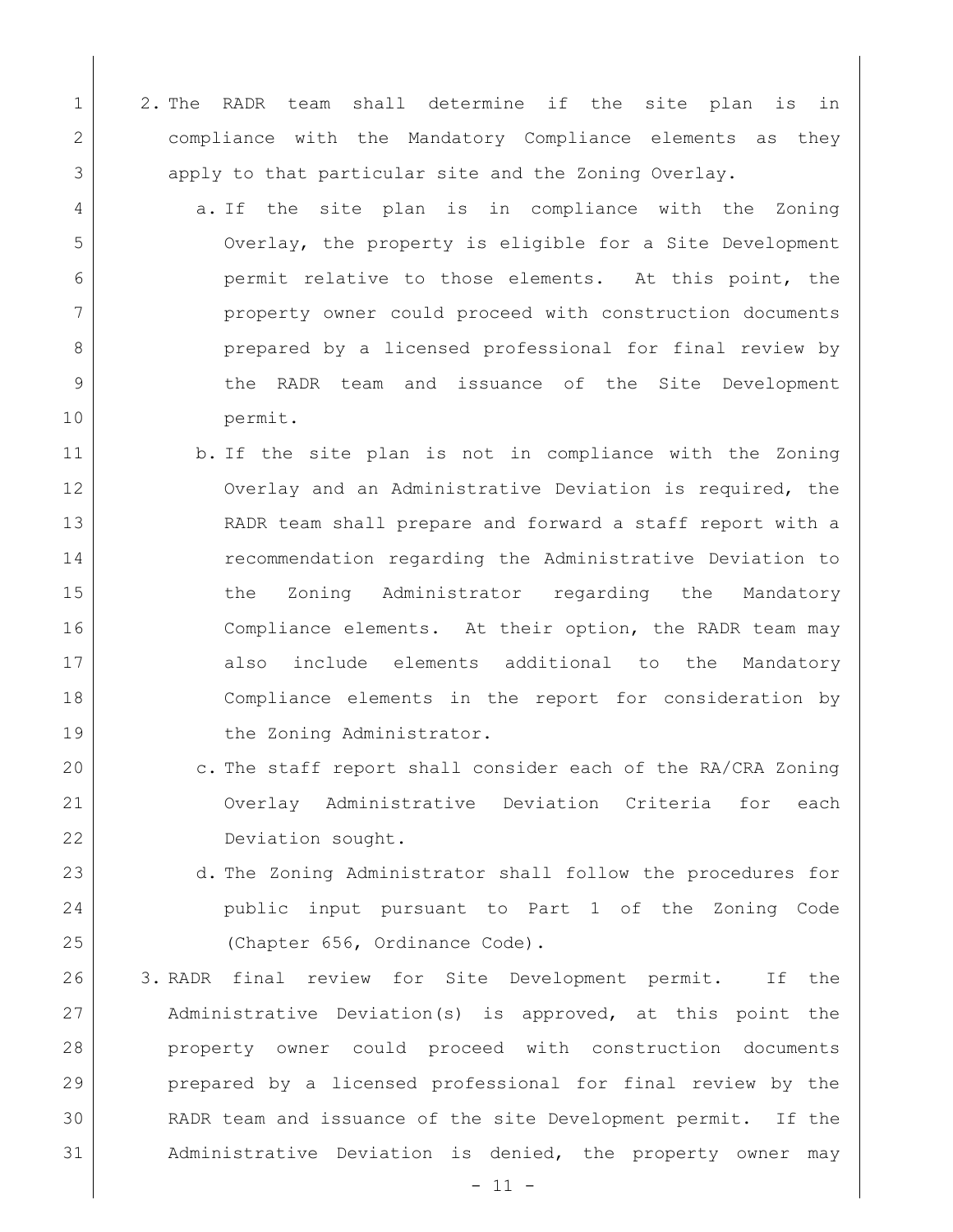1 appeal pursuant to this Subpart, or significantly redesign the 2 Site plan for resubmittal.

3 **Section 656.399.64. – RA/CRA Zoning Overlay Administrative**  4 **Deviations.** 

- 5 A. *Administrative Deviation requests heard by Zoning Administrator*. 6 Pursuant to Sec. 656.101, *Ordinance Code*, an Administrative 7 Deviation may be granted by the Zoning Administrator, after due 8 notice and hearing, for a relaxation of certain Zoning Code 9 requirements. Notwithstanding items for which deviations may be 10 allowed in other areas of Jacksonville, within the Renew 11 Arlington Zoning Overlay, the Zoning Administrator may allow 12 deviations for the following:
- 13 1. Reduce minimum lot area, unless the property is a High 14 Intensity Use as described in this Zoning Overlay;
- 15 2. Reduce required yards;
- 16 3. Reduce the minimum number of required off-street parking 17 spaces, so long as the landscaping requirements of this Zoning 18 Overlay are fully met;
- 19 4. Reduce the minimum landscaping requirements;
- 20 5. Increase the maximum lot coverage;
- 21 6. Adjust required driveway aisle widths, parking stall 22 dimensions, and allow tandem parking;
- 23 7. Consider on-street parking to meet parking requirements;
- 24 8. Increase the allowable maximum height of structures, including 25 fences, but not signs;
- 26 9. Increase the maximum number of off-street parking spaces so 27 long as the landscaping is not also reduced, and either a 28 professional study indicating that more spaces are warranted 29 is performed and approved by the Department, or the request is 30 consistent with the current edition of the ITE parking 31 Generation Manual; and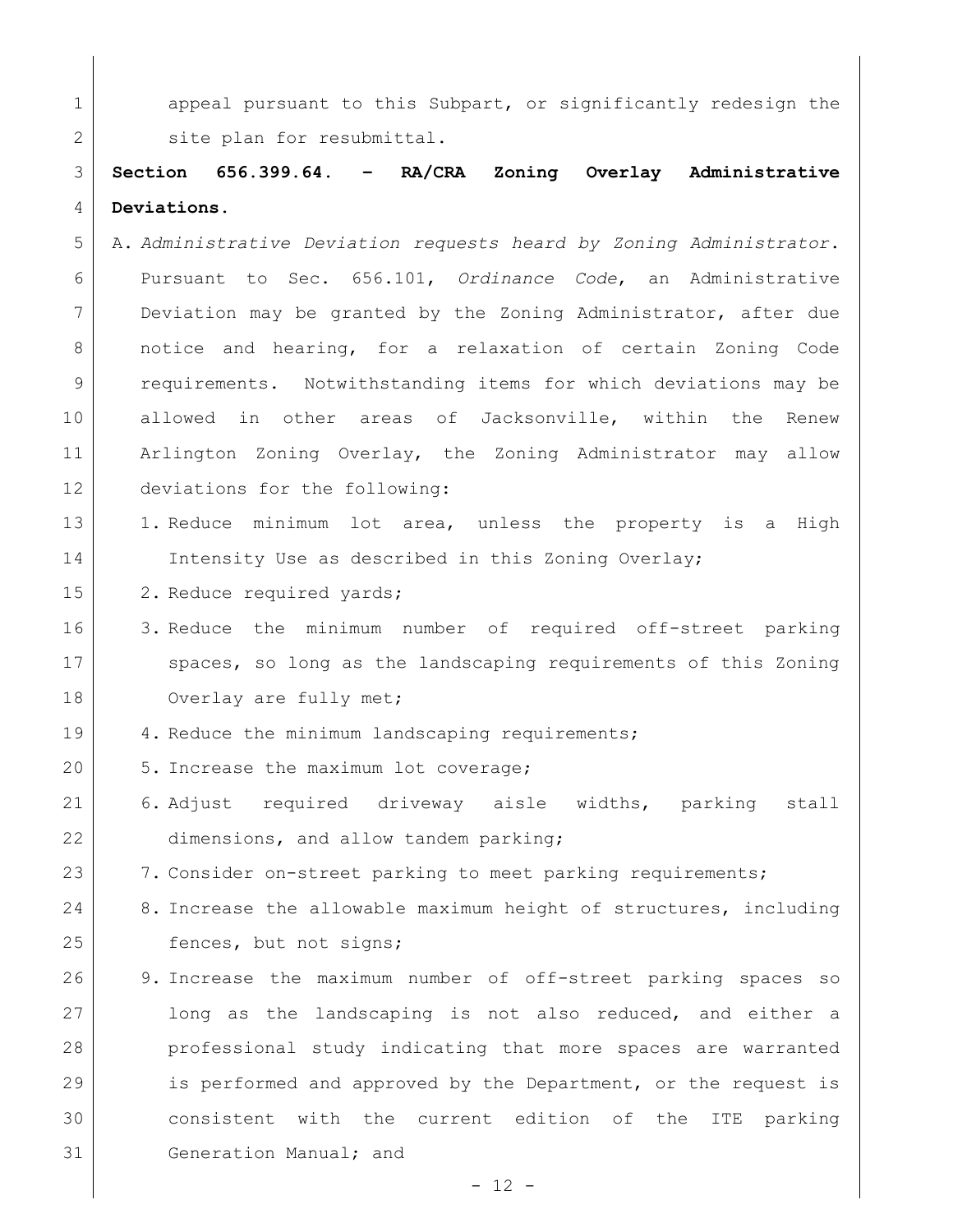1 10. Decrease lot width so long as at least 80 percent of the 2 existing context development pattern is similar.

 B. *Review.* In order to approve a Deviation, the Zoning Administrator must find in the affirmative for each of the RA/CRA Zoning Overlay Deviation Criteria below and report on the balance between the interest of the public, the property owner, and the community.

C. *RA/CRA Zoning Overlay Deviation Criteria.*

- 9 1. There are unique site characteristics such as parcel 10 Shape, location, existing utility easements, etc. that **prevent development consistent with the Zoning Overlay** 12 Regulations.
- 13 2. The effect of the proposed Deviation is consistent 14 with and furthers the objectives, policies, design and 15 | intentions of the Zoning Overlay;
- 3. The proposed Deviation will not diminish property values in the area surrounding the site and will not interfere with or injure the rights of adjacent properties but would accomplish an additional public benefit;
- 4. The request is not a self-imposed hardship; and
- 5. The proposed Deviation will not be detrimental to the public health, safety or welfare, result in additional public expense or the creation of nuisances.

 D. *Appeals of Zoning Administrator's Decision on Administrative Deviation.* Appeals from the decision of the Zoning Administrator on a property within the RA/CRA Zoning Overlay Area shall not be 28 to the Planning Commission, but rather to the City Council.

 1. *Standing.* The Applicant or any other adversely affected person may appeal a final written decision of the Zoning Administrator.

 $- 13 -$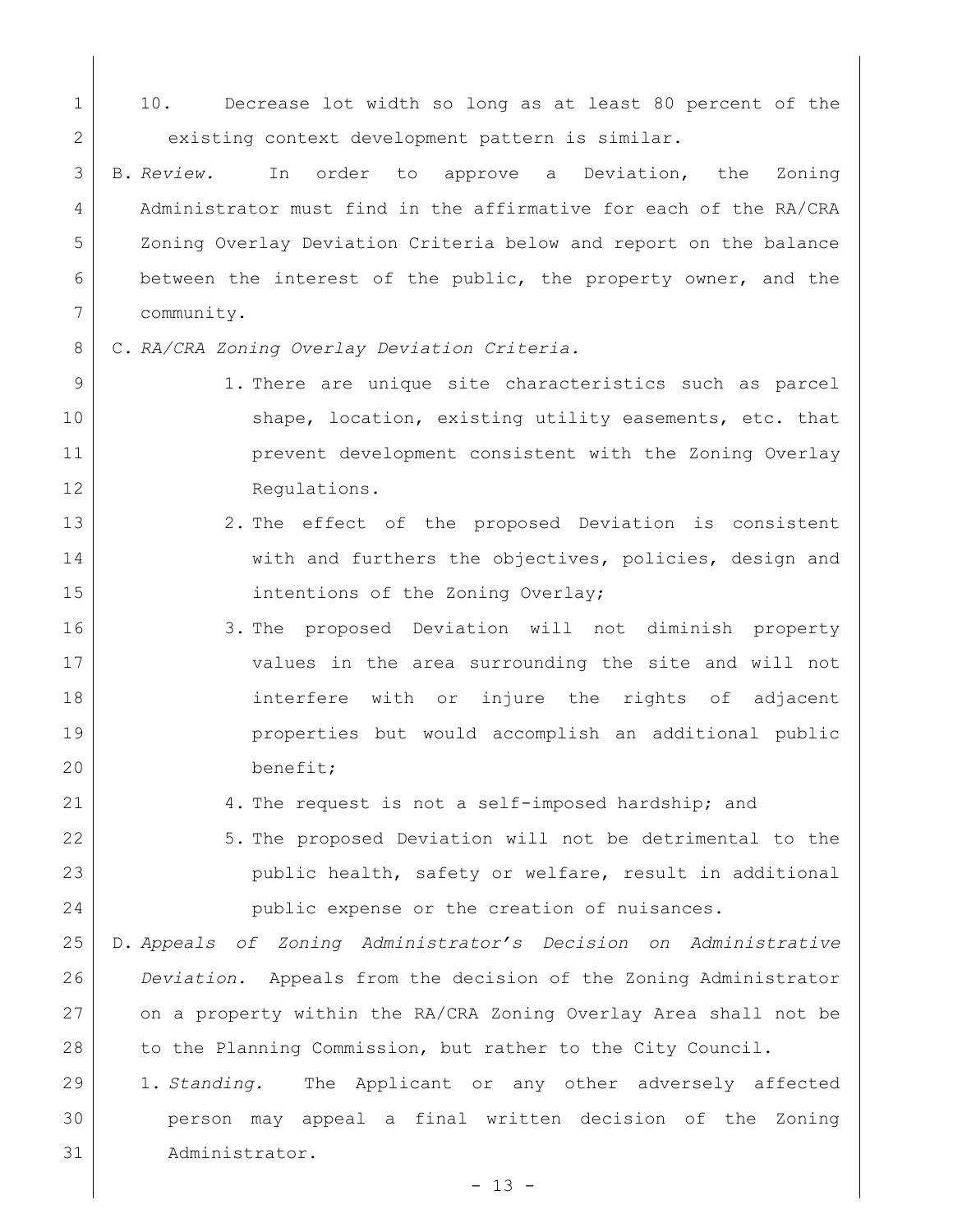1 2. *Notice.* Notice of Appeal shall be provided to the Legislative 2 Services Division within 14 days of the effective date of the 3 written decision, and shall be accompanied by a filing fee as 4 found in [www.coj.net/fees,](http://www.coj.net/fees) together with a notification fee 5 for each required notification. The Notice of Appeal shall be 6 in a form created by the Planning and Development staff in 7 consultation with the Office of General Counsel. 8 3. *Standard of Review.* The Council's review of the appeal shall 9 be limited to a consideration of whether: 10 a. The applicable design criteria contained in the Zoning 11 Overlay were properly applied by the Zoning 12 Administrator; 13 b. The decision was supported by competent, substantial 14 evidence; and 15 | c. Procedural due process was afforded. 16 4. *Procedural Matters.* The appellate procedure in Sec. 656.142, 17 Ordinance Code, shall be followed. The Council shall have the 18 authority to: 19 a. Adjourn, continue, or grant extensions of time for 20 compliance with these rules, whether or not requested by 21 a party, provided no requirement of law is violated; 22 b. Keep a record of all persons requesting notice of the 23 decision in each case; 24 c. Grant withdrawal requests by the appellant; 25 d. Enter into settlement agreements regarding the matter 26 appealed, so long as there is no financial impact to the 27 City; and 28 e. Individually view the property which is the subject of 29 the appeal. 30 5. *Decision.* The Council may affirm or reverse each written 31 decision, or it may remand the matter back to the Zoning

 $- 14 -$